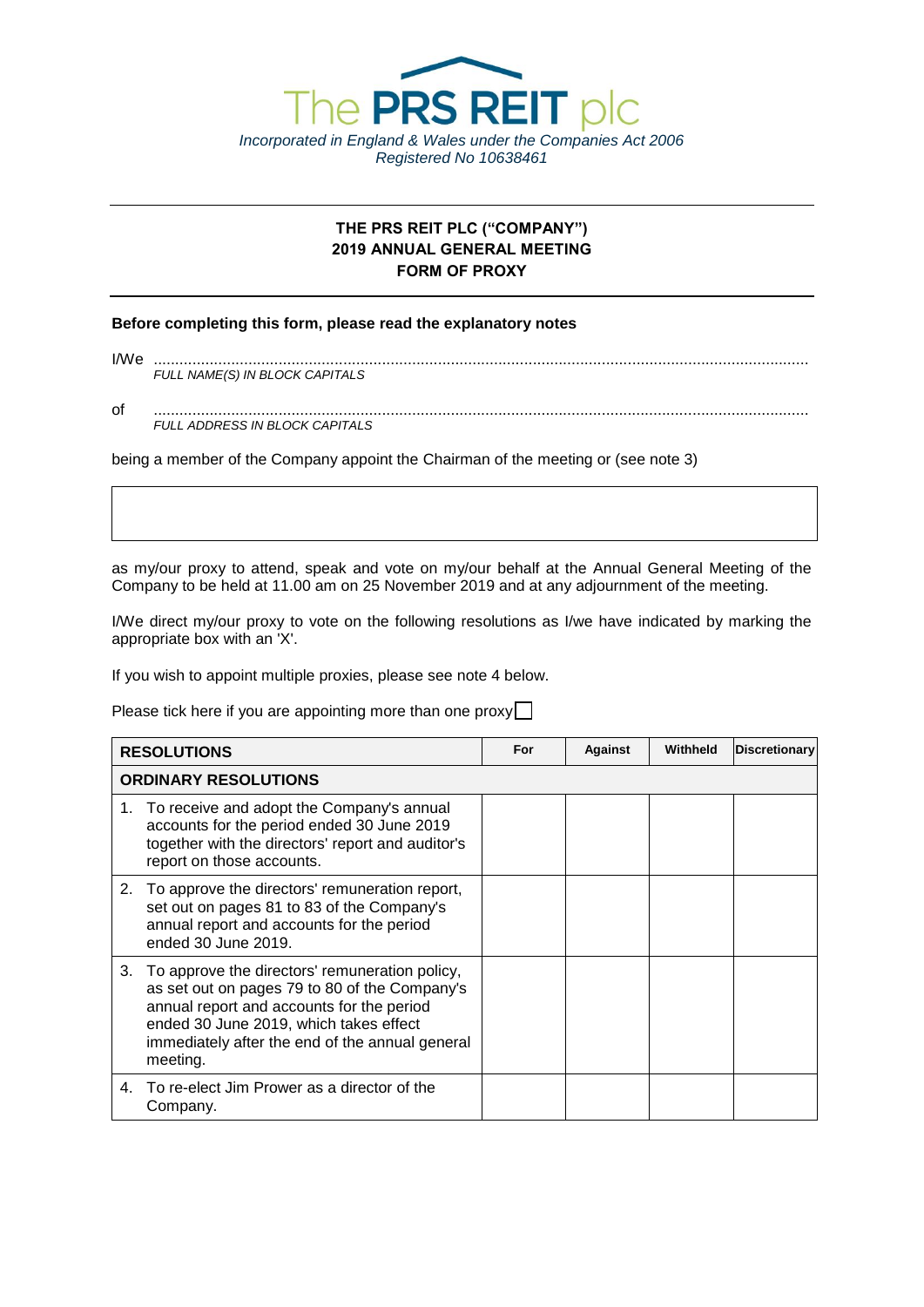| <b>RESOLUTIONS</b>                                                                                                                                                                                                                                                                                                                                                                                                                                                                                                                                                                                                                                                                                                                                                                                                                                                                                                                                                                                                                                                                                                                                                                                                                                      | For | <b>Against</b> | Withheld | <b>Discretionary</b> |
|---------------------------------------------------------------------------------------------------------------------------------------------------------------------------------------------------------------------------------------------------------------------------------------------------------------------------------------------------------------------------------------------------------------------------------------------------------------------------------------------------------------------------------------------------------------------------------------------------------------------------------------------------------------------------------------------------------------------------------------------------------------------------------------------------------------------------------------------------------------------------------------------------------------------------------------------------------------------------------------------------------------------------------------------------------------------------------------------------------------------------------------------------------------------------------------------------------------------------------------------------------|-----|----------------|----------|----------------------|
| 5.<br>To reappoint RSM UK Audit LLP as the<br>Company's auditor to hold office from the<br>conclusion of this meeting until the conclusion<br>of the next annual general meeting at which<br>accounts are laid before the Company.                                                                                                                                                                                                                                                                                                                                                                                                                                                                                                                                                                                                                                                                                                                                                                                                                                                                                                                                                                                                                      |     |                |          |                      |
| 6. To authorise the audit committee of the<br>Company to determine the auditor's<br>remuneration.                                                                                                                                                                                                                                                                                                                                                                                                                                                                                                                                                                                                                                                                                                                                                                                                                                                                                                                                                                                                                                                                                                                                                       |     |                |          |                      |
| 7. To authorise the directors of the Company, in<br>accordance with section 551 of the Act, to be<br>generally and unconditionally authorised to<br>allot shares or grant rights to subscribe for or to<br>convert any security into shares up to an<br>aggregate nominal amount of £1,650,924<br>provided that this authority shall, unless<br>renewed, varied or revoked by the Company,<br>expire on the earlier of the conclusion of the<br>next annual general meeting of the Company<br>and 18 months after the passing of this<br>resolution, save that the Company may, before<br>such expiry, make offers or enter into<br>agreements which would or might require<br>shares to be allotted or rights to subscribe for<br>or to convert any security into shares to be<br>granted after this authority has expired.<br>Resolution 7 revokes and replaces all<br>unexercised authorities previously granted to<br>the directors of the Company in accordance<br>with section 551 of the Act to allot shares or<br>grant rights to subscribe for or to convert any<br>security into shares but without prejudice to<br>any allotment of shares or grant of rights<br>already made, offered or agreed to be made<br>pursuant to such authorities. |     |                |          |                      |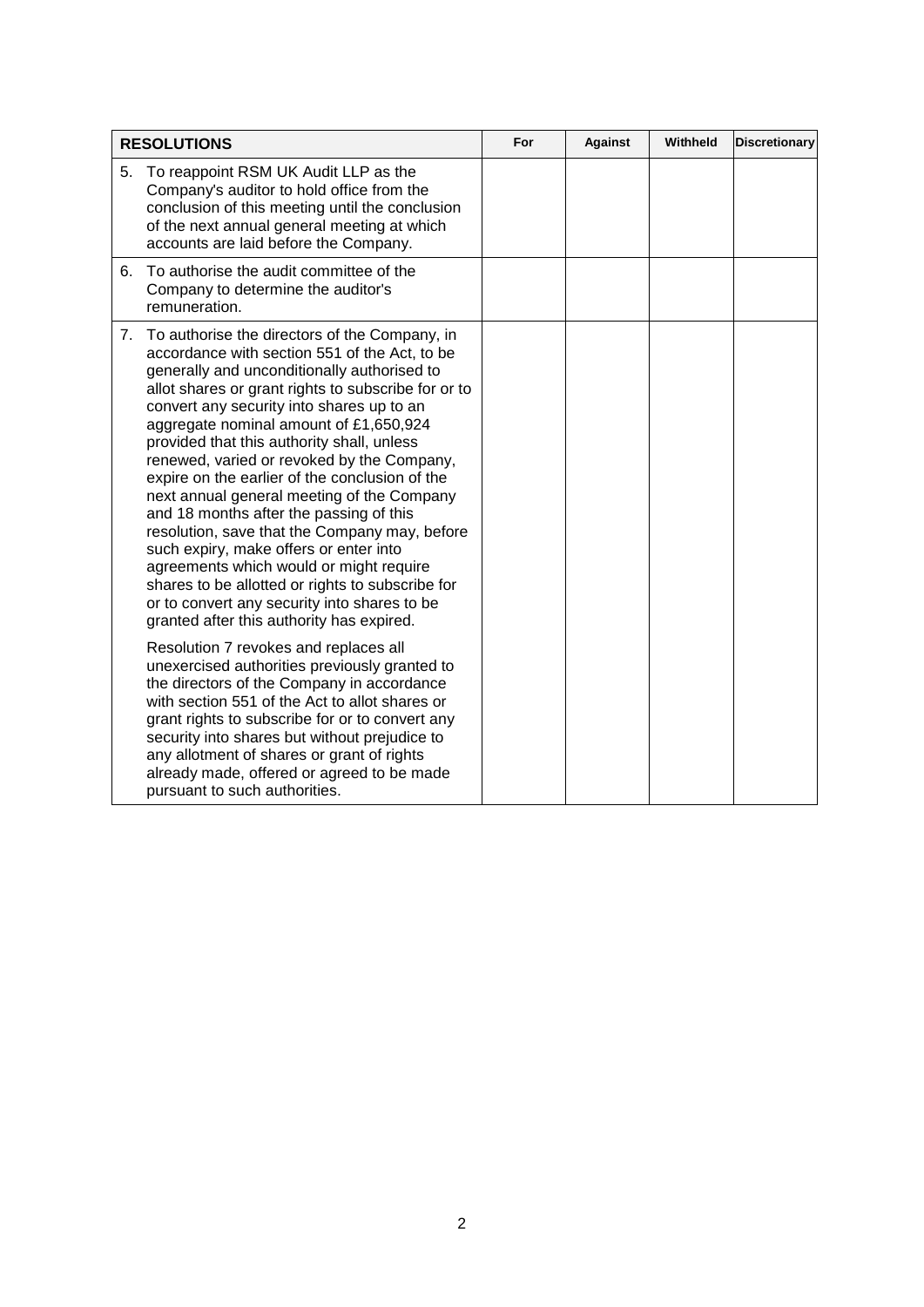| <b>RESOLUTIONS</b>                                                                                                                                                                                                                                                                                                                                                                                                                                                                                                                                                                                                                                                                                                                   | For | <b>Against</b> | Withheld | <b>Discretionary</b> |
|--------------------------------------------------------------------------------------------------------------------------------------------------------------------------------------------------------------------------------------------------------------------------------------------------------------------------------------------------------------------------------------------------------------------------------------------------------------------------------------------------------------------------------------------------------------------------------------------------------------------------------------------------------------------------------------------------------------------------------------|-----|----------------|----------|----------------------|
| <b>SPECIAL RESOLUTIONS</b>                                                                                                                                                                                                                                                                                                                                                                                                                                                                                                                                                                                                                                                                                                           |     |                |          |                      |
| To authorise the directors of the Company<br>8.<br>(subject to the passing of resolution 7), to allot<br>shares or grant rights to subscribe for or to<br>convert any security into shares for cash under<br>the authority conferred by that resolution and/or<br>to sell ordinary shares held by the Company as<br>treasury shares as if section 561 of the Act did<br>not apply to any such allotment or sale,<br>provided that such authority shall be limited to<br>the allotment of shares or grant rights to<br>subscribe for or to convert any security into<br>shares or sale of treasury shares to any person<br>up to an aggregate nominal amount of<br>£495,278.                                                          |     |                |          |                      |
| The authority granted by this resolution shall,<br>unless renewed, varied or revoked by the<br>Company, expire on the earlier of the<br>conclusion of the next annual general meeting<br>of the Company and 18 months after the<br>passing of this resolution, save that the<br>Company may, before such expiry, make offers<br>or enter into agreements during the relevant<br>period which would or might require shares to<br>be allotted or rights to subscribe for or to<br>convert any security into shares to be granted<br>after this authority has expired.                                                                                                                                                                 |     |                |          |                      |
| 9.<br>To authorise the directors of the Company<br>(subject to the passing of resolution 7 and in<br>addition to the authority granted in resolution<br>8), allot shares or grant rights to subscribe for<br>or to convert any security into shares for cash<br>under the authority conferred by that resolution<br>and/or to sell ordinary shares held by the<br>Company as treasury shares as if section 561<br>of the Act did not apply to any such allotment<br>or sale, provided that such authority shall be<br>limited to the allotment of shares or grant rights<br>to subscribe for or to convert any security into<br>shares or sale of treasury shares to any person<br>up to an aggregate nominal amount of<br>£495,278. |     |                |          |                      |
| The authority granted by this resolution shall,<br>unless renewed, varied or revoked by the<br>Company, expire on the conclusion of the next<br>annual general meeting of the Company or, if<br>earlier, 18 months after the passing of this<br>resolution, save that the Company may, before<br>such expiry, make offers or enter into<br>agreements during the relevant period which<br>would or might require shares to be allotted or<br>rights to subscribe for or to convert any security<br>into shares to be granted after this authority<br>has expired.                                                                                                                                                                    |     |                |          |                      |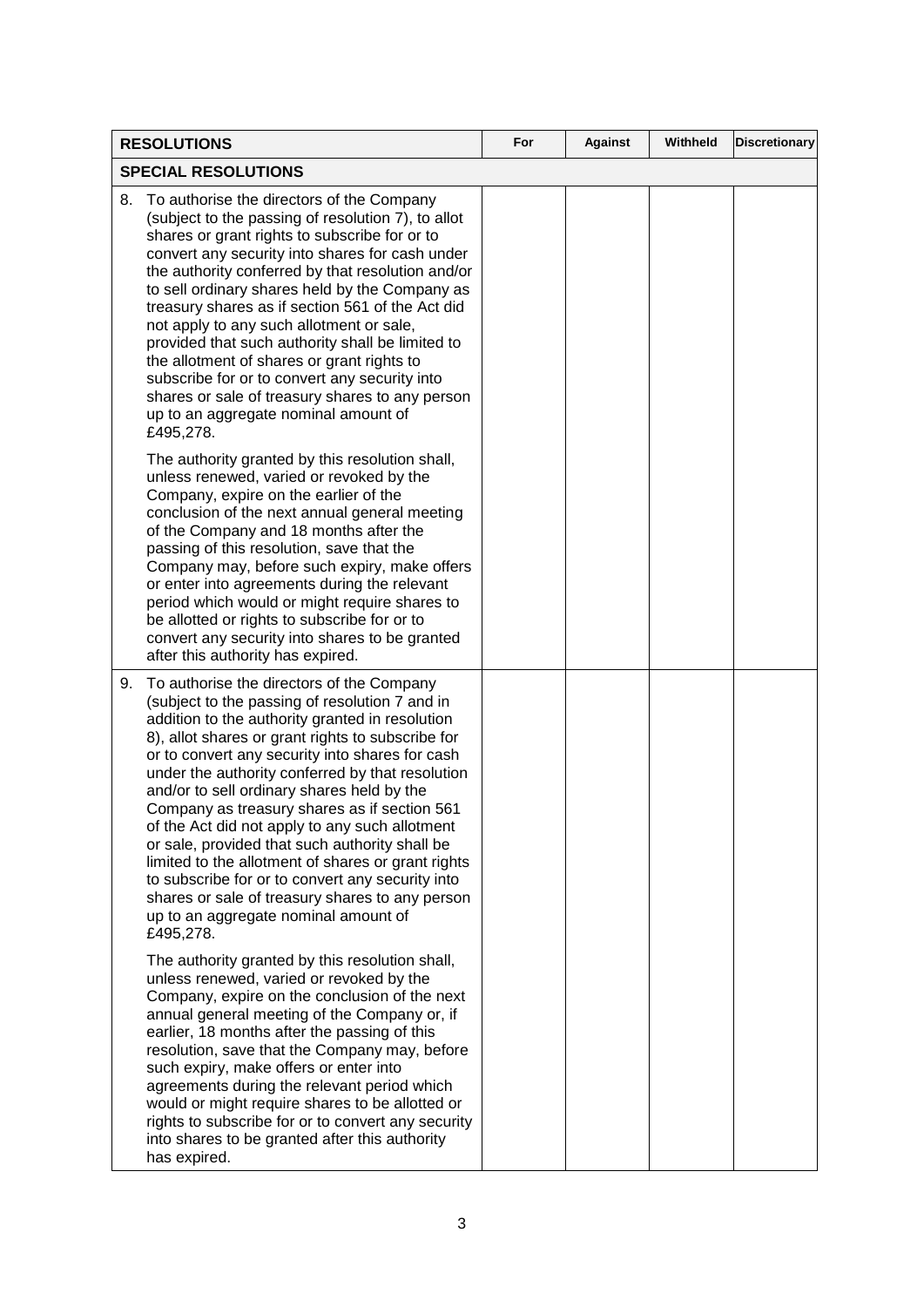| <b>RESOLUTIONS</b>                                                                                                                                                                                                                                                                                                                                                                                                                                   | For | <b>Against</b> | Withheld | <b>Discretionary</b> |
|------------------------------------------------------------------------------------------------------------------------------------------------------------------------------------------------------------------------------------------------------------------------------------------------------------------------------------------------------------------------------------------------------------------------------------------------------|-----|----------------|----------|----------------------|
| 10. To authorise the Company generally and<br>unconditionally to make market purchases<br>(within the meaning of section 693(4) of the<br>Act) of ordinary shares of £0.01 each provided<br>that:                                                                                                                                                                                                                                                    |     |                |          |                      |
| (a) the maximum aggregate number of<br>ordinary shares that may be purchased is<br>14.99 per cent of the issued ordinary share<br>capital immediately following the passing of<br>this resolution;                                                                                                                                                                                                                                                   |     |                |          |                      |
| (b) the minimum price (excluding expenses)<br>which may be paid for each ordinary share<br>is £0.01;                                                                                                                                                                                                                                                                                                                                                 |     |                |          |                      |
| (c) the maximum price (excluding expenses)<br>which may be paid for each ordinary share<br>is the higher of: (i) 5 per cent above the<br>average of the mid-market values of the<br>ordinary shares for the five business days<br>before the purchase is made; or (ii) the<br>higher of the price of the last independent<br>trade and the highest current independent<br>bid for the ordinary shares; and                                           |     |                |          |                      |
| (d) the authority conferred will expire on the<br>earlier of the conclusion of the Company's<br>next annual general meeting and the date<br>that is 18 months after the passing of this<br>resolution, save that the Company may,<br>before the expiry of the authority granted<br>by this resolution, enter into a contract to<br>purchase ordinary shares which will or may<br>be executed wholly or partly after the<br>expiry of such authority. |     |                |          |                      |

| <b>Signature(s) or Common Seal</b> | <b>Date</b> |
|------------------------------------|-------------|
|                                    |             |
|                                    |             |
|                                    |             |

# **Notes**

## **FORM OF PROXY**

- 1. As a member of the Company you are entitled to appoint a proxy or proxies to exercise all or any of your rights to attend, speak and vote at a general meeting of the Company. You can only appoint a proxy using the procedures set out in these notes. If the proxy is being appointed in relation to part of your holding only, please enter in the box next to the proxy's name the number of shares in relation to which they are authorised to act as your proxy. If this box is left blank they will be authorised in respect of your full voting entitlement.
- 2. Appointment of a proxy does not preclude you from attending the meeting and voting in person. If you have appointed a proxy and attend the meeting in person, your proxy appointment will automatically be terminated.